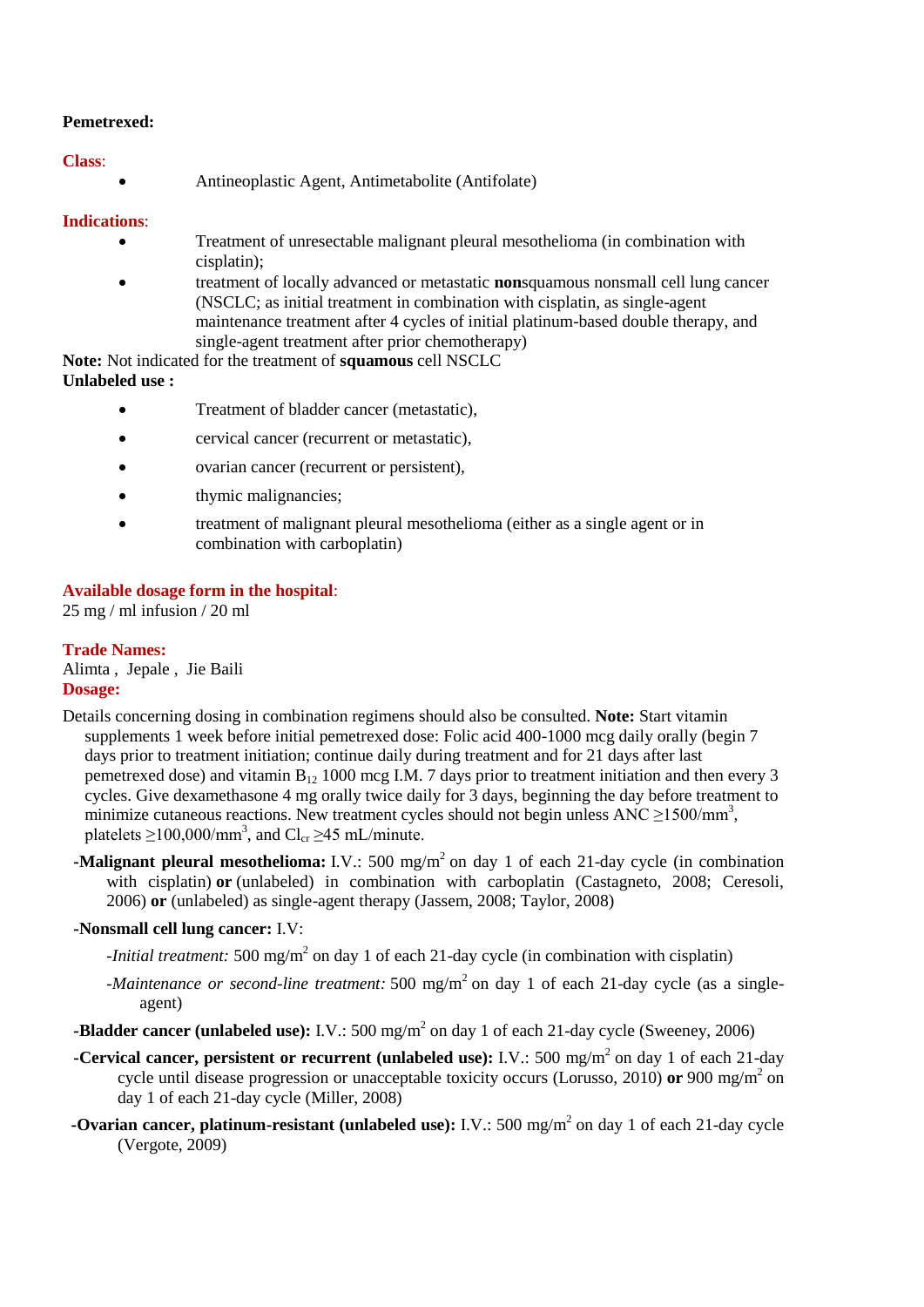**-Thymic malignancies, metastatic (unlabeled use):** I.V.: 500 mg/m<sup>2</sup> on day 1 of each 21-day cycle for 6 cycles or until disease progression or unacceptable toxicity occurs (Loehrer, 2006)

# **Geriatric**

Refer to adult dosing.

# **Renal Impairment**:

-Renal function may be estimated using the Cockcroft-Gault formula (using actual body weight) or glomerular filtration rate (GFR) measured by Tc99m-DPTA serum clearance.

- $\bullet$  Cl<sub>cr</sub> >45 mL/minute: No dosage adjustment necessary.
- $Cl_{cr}$  <45 mL/minute: Use not recommended (an insufficient number of patients have been studied for dosage recommendations).

*-Concomitant NSAID use with renal dysfunction:*

- $Cl_{cr} \geq 80 \text{ mL/minute}$ : No dosage adjustment necessary.
- $Cl_{cr}$  45 to 79 mL/minute and NSAIDs with short half-lives (eg, ibuprofen, indomethacin, ketoprofen, ketorolac): Avoid NSAID for 2 days before, the day of, and for 2 days following a dose of pemetrexed.
- Any creatinine clearance and NSAIDs with long half-lives (eg, nabumetone, naproxen, oxaprozin, piroxicam): Avoid NSAID for 5 days before, the day of, and 2 days following a dose of pemetrexed.

# **Hepatic Impairment:**

Grade 3 (5.1-20 times ULN) **or** 4 (> 20 times ULN) transaminase elevation during treatment: Reduce pemetrexed dose to 75% of previous dose (and cisplatin).

# **Obesity**

*ASCO Guidelines for appropriate chemotherapy dosing in obese adults with cancer:* Utilize patient's actual body weight (full weight) for calculation of body surface area- or weight-based dosing, particularly when the intent of therapy is curative; manage regimen-related toxicities in the same manner as for nonobese patients; if a dose reduction is utilized due to toxicity, consider resumption of full weight-based dosing with subsequent cycles, especially if cause of toxicity (eg, hepatic or renal impairment) is resolved (Griggs, 2012).

# **Dosing: Adjustment for Toxicity**

*1.Toxicity:* Discontinue if patient develops grade 3 or 4 toxicity after two dose reductions or immediately if grade 3 or 4 neurotoxicity develops

*2.Hematologic toxicity:* Upon recovery, reinitiate therapy

- Nadir ANC <500/mm<sup>3</sup> and nadir platelets  $\geq$ 50,000/mm<sup>3</sup>: Reduce dose to 75% of previous dose of pemetrexed (and cisplatin)
- Nadir platelets  $\langle 50,000/$ mm<sup>3</sup> without bleeding (regardless of nadir ANC): Reduce dose to 75% of previous dose of pemetrexed (and cisplatin)
- Nadir platelets <50,000/mm<sup>3</sup> with bleeding (regardless of nadir ANC): Reduce dose to 50% of previous dose of pemetrexed (and cisplatin)

*3.Nonhematologic toxicity ≥grade 3 (excluding neurotoxicity):* Withhold treatment until recovery to baseline; upon recovery, reinitiate therapy as follows:

- Grade 3 or 4 toxicity (excluding mucositis): Reduce dose to 75% of previous dose of pemetrexed (and cisplatin)
- Grade 3 or 4 diarrhea or any diarrhea requiring hospitalization: Reduce dose to 75% of previous dose of pemetrexed (and cisplatin)